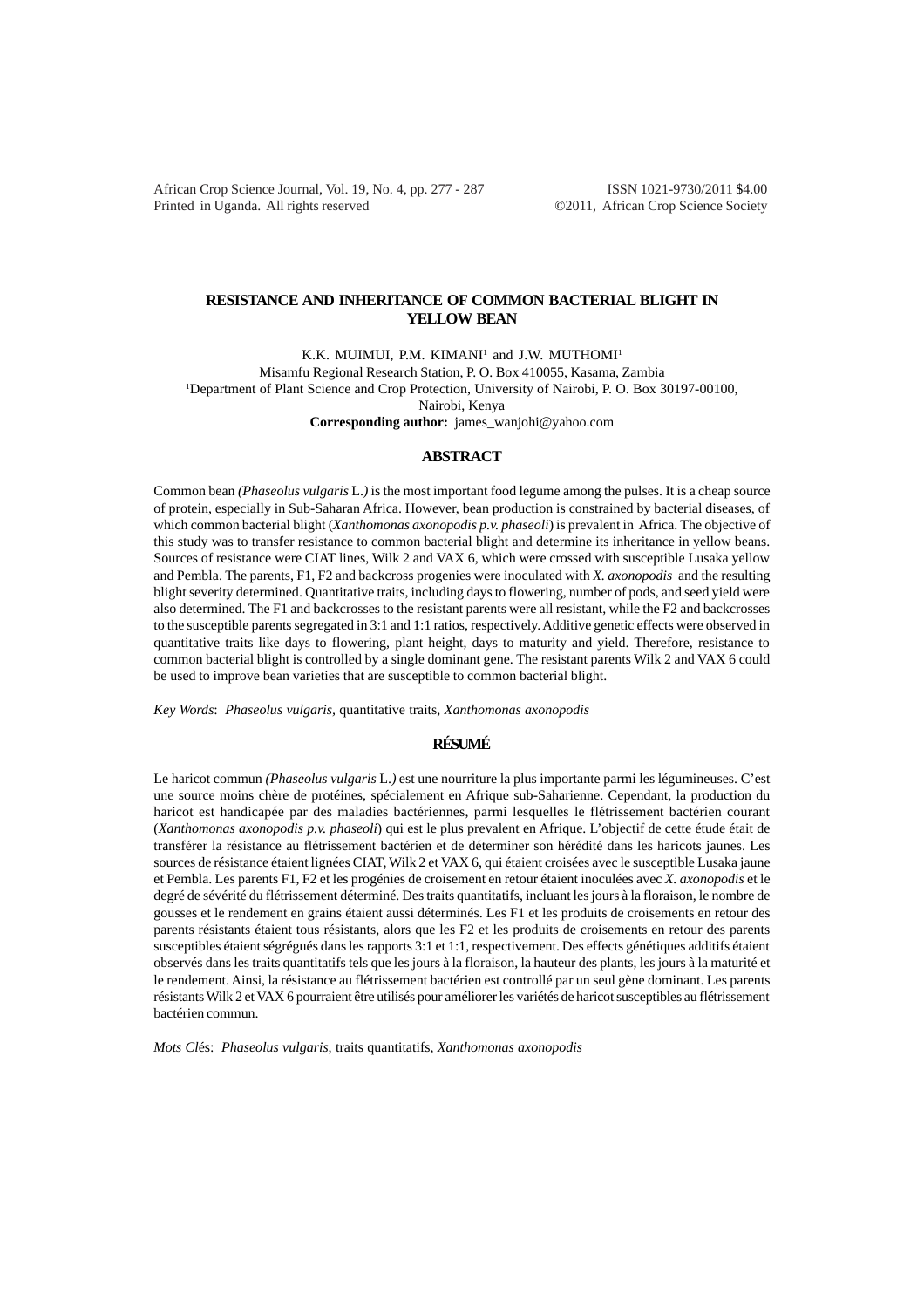#### **INTRODUCTION**

Common bean (*Phaseolus vulgaris* L.) is the second most important source of dietary protein in Eastern and Southern Africa, where the consumption exceeds 50 kg person $<sup>1</sup>$  year<sup>-1</sup></sup> (Pachico, 1993). In Africa, annual bean production is estimated at 4 million hectares (Wortmann *et al.,* 1998). In addition to human nutrition, beans provide income for the small holder farmer through sale of surplus produce. Major seed classes grown include red mottled, large red kidney, small red, yellow, navy, purples, black and sugars (Wortmann *et al.,* 1998). These classes are grown in different areas, depending on local preferences and market demand. Yellow beans are preferred because of their high price and short cooking time (Mulila-Mitti *et. al.,* 1989). Widely grown yellow beans in Zambia include Pembela, Lusaka Yellow and Tabora. Lusaka Yellow is a local landrace variety grown in all bean growing regions of Zambia (Muimui, 2007). The variety is susceptible to angular leaf spot and common bacterial blight.

Lusaka Yellow has an indeterminate upright type with medium seed size, which are yellow. It fetches premium prices in local markets in Zambia due to its colour and seed size. Pembela is a Zambian local variety which is also grown in most bean growing areas of the country (Muimui, 2007). Pembela is preferred for its colour and size, and cooks fast hence the name 'Pembela' meaning 'wait', because it cooks within a short time. It is susceptible to angular leaf spot and common bacterial blight. It is an indeterminate upright type with medium sized, yellow seeds.

The main bean diseases in Zambia include angular leaf spot (*Phaeoisariopsis griseola*), anthracnose (*Colletotrichum lindemuthianum*), rust (*Uromyces appendiculatus*), common bacterial blight (*Xanthomonas axonopodis* p.v*. phaseoli*), and bean common mosaic and root rots. Common bacterial blight is prevalent in low to mid-altitude and warm areas (CIAT, 1996), causing yield losses of up to 75% (Allen *et al.,* 1996; Wortmann *et al.,* 1998). The effectiveness of cultural and chemical control methods is limited due to the high production costs. Therefore, the current focus is to develop varieties that have multiple-constraint resistance.

Resistance to common bacterial blight has been reported in *Phaseolus acutifolius* (Park *et al*., 1998; Yu *et al.,* 1998), *P. coccineus* and lines of *P. vulgaris* (Yu *et al.*, 1998; Miklas *et al*., 1999). CIAT lines VAX 3, VAX 4, VAX 6, XAN 159 have also been reported to have good level of resistance to common bacterial blight (Singh and Muñoz, 1999). Moreover VAX 3, VAX 4 and VAX 6 possess levels of CBB resistance that are as high as those found in *P. acutifolius* accessions. Increased resistance can be developed by selecting for horizontal rather than vertical resistance (Garcia-Espinosa, 1997). Breeding yellow bean cultivars with resistance to major diseases would increase their productivity and improve returns for farmers. Therefore, the objective of this study was to determine the inheritance of resistance to common bacterial blight in segregating populations of yellow beans.

### **MATERIALS AND METHODS**

**Generation of experimental materials.** The sources of resistance were CIAT lines Wilk 2 and VAX 6 from the Dry Bean Programme of the Agricultural Research Council of South Africa; while Lusaka yellow and Pembela were the susceptible parents. The susceptible parents were used as the females. Four crosses were made as follows: Lusaka Yellow X Wilk 2, Lusaka Yellow X VAX 6, Pembela X Wilk 2 and Pembela X VAX 6. Emasculation and pollination was done either early in the morning or evening as described by Tumwesigye (1988). The emasculated flowers were tagged and labelled with the pedigree of the cross. The resulting pods were harvested at physiological maturity, dried and threshed. The F1 seeds were planted to produce F2 and also backcrossed to the two parents.

**Pathogen culture and inoculation.** Common bacterial blight pathogen (*Xanthomonas axonopodis* p.v *phaseoli)* was isolated from infected leaves and cultured on nutrient agar at 27 °C for 48 hours. The inoculum was harvested in sterile distilled water and adjusted to  $10^9$  colony forming units (CFUs) per millilitre by the plate count method. Plant leaves were artificially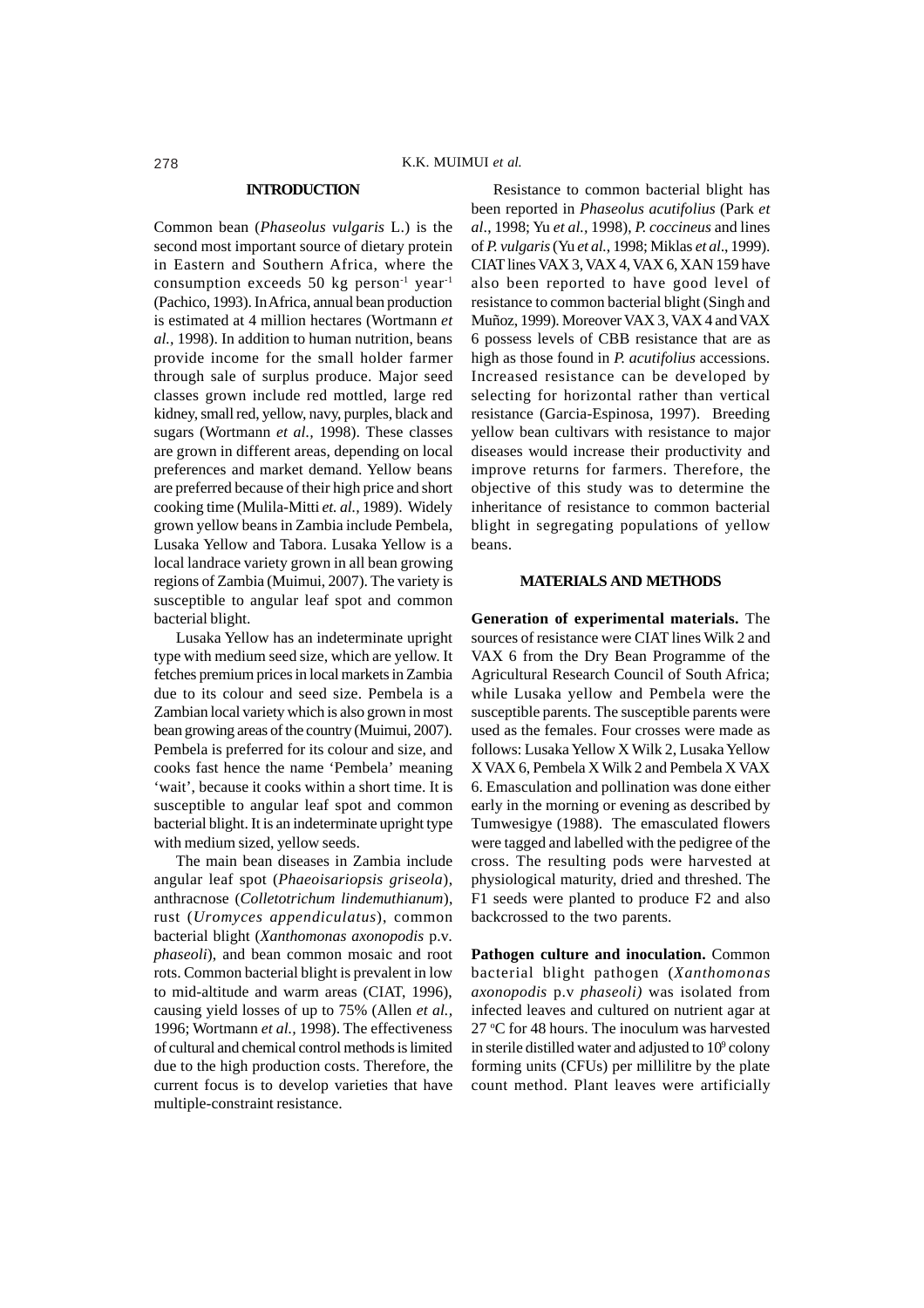injured using a multiple needle puncher to create wounds for entry of the bacteria into the plant system. The inoculum was applied to the leaves of three-weeks old plants using a hand atomiser held at 10-15 centimetres from the leaf surface. A repeat inoculation was done at the start of flowering. Control plants were sprayed with sterile distilled water and all the plants were maintained in the inoculation chambers for the whole growing period and examined for disease symptom development.

**Experimental design.** This study was conducted under greenhouse and field conditions at Kabete Field Station at the University of Nairobi in Kenya. In the greenhouse, three to four seeds of parents and their  $F_1, F_2$  and backcross progenies were sown in plastic pots containing sterilised soil, sand and manure in a ratio of 3:1:1 v/v, respectively. Three to four seeds of each parent and  $F_1$  were planted in each pot and replicated three times. The  $BC_1P_1$  and  $BC_1P_2$  were planted into 14 pots per replication, while the  $F_2$  progenies were planted in 20 pots per replication. Seedlings were allowed to grow in inoculation chambers until maturity. The experimental design was completely randomised design with three replications. Sisal ropes were used to support the plants that showed some climbing tendency.

In the field experiment, the parents  $(P_1$  and  $P_2$ ),  $F_1$ ,  $F_2$  and the backcross generations (BC<sub>1</sub>P<sub>1</sub>) and  $BC_1P_2$ ) were grown in a randomised complete block design, with three replications. The parents and  $F_1$  were sown in one row each per replication while four rows of the  $F_2$  generations and backcrosses were planted in each replication. The rows were 3 m long and 50 cm apart with an intrarow spacing of 15 cm. A total of 60 plants for each of the  $P_1$ ,  $P_2$  and  $F_1$  generations and 360 plants for the  $F_2$ ,  $BC_1P_1$  and  $BC_1P_2$  generations were planted. Di-ammonium phosphate (DAP - 18% N and 46%  $P_2O_5$ ) fertiliser was applied at planting time at the rate of 150 kg ha-1. Sticks of about 2 m long were used to support the climbing genotypes. Data collected included common bacterial blight severity, days to flowering and maturity, plant height, number of pods per plant, pod length, number of seeds per pod, number of seeds per plant, and 100 seed weight and seed yield.

**Disease assessment.** Disease assessment started 15 days after inoculation or after the onset of symptom development. The assessment was based on a 1-9 disease severity scale (van Schoonhoven and Pastor-Corrales, 1987). Two assessments were done in the greenhouse and each plant was assessed by scoring three trifoliate leaves starting from the base. A mean score was calculated for each plant to determine the level of reaction to the pathogen.

**Data analysis.** GenStat statistical package (Genstat 6.1) was used to analyse the data. Chisquare method was used to test significance of observed segregation ratios. Analysis of variance (ANOVA) was used to estimate genetic variances for quantitative traits. The disease severity data were subjected to qualitative genetic analysis using a chi-square to compare the Mendelian segregation of observed to hypothetical ratios. Characterisation of the genetic resistance was determined after analysing the segregating ratios obtained from the disease phenotypic reactions of the  $F_2$  populations and backcross generation. Heritability, which is the proportion of the total variation in a progeny that has genetic basis, was also calculated.

#### **RESULTS**

**Inheritance of qualitative traits.** All Lusaka Yellow plants showed susceptible reactions to common bacterial blight, while all the plants of Wilk 2 were resistant (Table 1). All the  $F_1$  plants were resistant to common bacterial blight, while the F2 segregated in a 3:1 ratio for resistant to susceptible. The results in  $BC_1P_1$  were 50% resistant and 50% susceptible and all the plants in the  $BC_1P_2$  were resistant. In the crosses between Lusaka Yellow and VAX 6, all the VAX 6 plants showed resistance reaction to common bacterial blight, but the all the  $F_1$  plants were resistant (Table 2).

The  $F_2$  plants segregated in a 3:1 ratio for resistant to susceptible; while the backcross segregated in the ratio of 1:1 and were all resistant. Crosses between Pembela and Wilk 2 showed that all the Pembela plants were susceptible to the bacterial blight, while the Wilk 2 plants were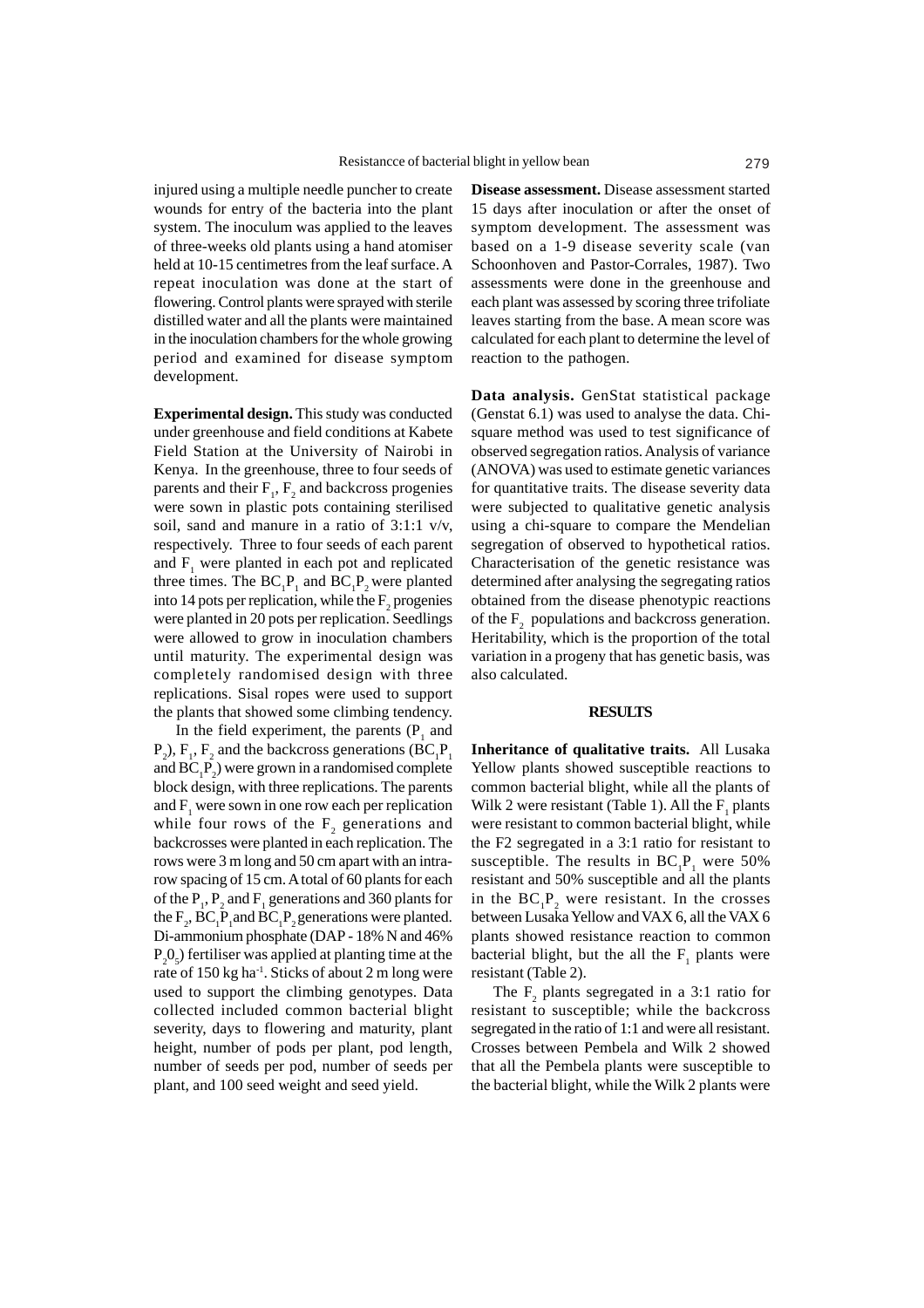| TABLE 1. Reaction of Lusaka Yellow and Wilk 2 be:                                                                             |                                                                |                                                                       |                                                                         |                                              | an lines, their F., F., backcrosses to inoculation with an isolate of Xanthomonas campestris pv phaseoli at Kabete in Kenya  |                                                                       | 280                |
|-------------------------------------------------------------------------------------------------------------------------------|----------------------------------------------------------------|-----------------------------------------------------------------------|-------------------------------------------------------------------------|----------------------------------------------|------------------------------------------------------------------------------------------------------------------------------|-----------------------------------------------------------------------|--------------------|
| Parent/cross                                                                                                                  |                                                                | Number of plants                                                      |                                                                         |                                              | $\approx$                                                                                                                    | č                                                                     |                    |
|                                                                                                                               | neration<br>Gen                                                | Resistant                                                             | Susceptile                                                              | Exp. ratio                                   |                                                                                                                              |                                                                       |                    |
| Lusaka Yellow                                                                                                                 |                                                                |                                                                       | B                                                                       |                                              |                                                                                                                              |                                                                       |                    |
| Wilk 2                                                                                                                        | ௳ஂ௳ஂ                                                           |                                                                       |                                                                         |                                              |                                                                                                                              |                                                                       |                    |
| usaka Yellow x Wilk 2                                                                                                         |                                                                |                                                                       |                                                                         |                                              |                                                                                                                              |                                                                       |                    |
|                                                                                                                               |                                                                |                                                                       |                                                                         |                                              |                                                                                                                              |                                                                       |                    |
| Lusaka Yellow x Wilk 2<br>(Lusaka Yellow x Wilk 2) x Lusaka Yellow                                                            | .~ 2<br>ອ                                                      | ុនខ្លួង ខេត                                                           | 58                                                                      | $\frac{11}{12}$                              | 0.52<br>0.52<br>0.0                                                                                                          | $0.3 - 0.5$<br>$0.3 - 0.5$                                            |                    |
| (Lusaka Yellow x Wilk 2) x Wilk 2                                                                                             | BC,                                                            |                                                                       |                                                                         | $\frac{1}{2}$                                |                                                                                                                              | 100                                                                   |                    |
| P1 = Lusaka yellow; P2 = Wilk 2; F1 = Lusaka yellow                                                                           |                                                                |                                                                       |                                                                         |                                              | x wilk 2: F2 = Lusaka yellow x Wilk 2: BC1 = (Lusaka yellow x Wilk 2) x Lusaka yellow; BC2 = (Lusaka yellow x Wilk 2) x Wilk |                                                                       |                    |
|                                                                                                                               |                                                                |                                                                       |                                                                         |                                              |                                                                                                                              |                                                                       |                    |
|                                                                                                                               |                                                                |                                                                       |                                                                         |                                              |                                                                                                                              |                                                                       |                    |
|                                                                                                                               |                                                                |                                                                       |                                                                         |                                              |                                                                                                                              |                                                                       |                    |
| account<br>from thi<br>a mean<br>dominar<br>The<br>number<br>Pembel<br>respecti<br>(Table 7<br>number<br>the degr<br>Heterosi | The<br>height in<br>6 accour<br>of 0.50<br>the num<br>additive | 17% abo<br>more tha<br>$F_1$ proge<br>The deg<br>and the e<br>account | due to a<br>number<br>than the<br>more see<br>The $F_1$ 1<br>S<br>mass. | Inherita<br>between<br>days to :<br>71% of t | Pembela<br>plants w<br>were re<br>showed<br>segrega<br>suscepti<br>segregat<br>from the<br>resistant                         | all resis<br>resistant<br>ratio for<br>backcro<br>with th<br>represer | K.K. MUIMUI et al. |

all resistant (Table 3). All the  $F_1$  plants were resistant and the  $F_2$  plants segregated in the 3:1 ratio for resistant and susceptible. Half of the backcross to the susceptible parent was resistant with the other half showed susceptible, representing a 1:1 ratio. The crosses between Pembela and VAX 6 showed that all Pembela plants were susceptible, while all the VAX 6 plants were resistant (Table 4). In  $F_1$ , all the plants showed resistant reaction, while the  $F_2$  plants segregated in the 3:1 ratio for resistant to susceptible. Back cross to the susceptible parent segregated in the 1:1 ratio and the plant resulting from the backcross to the resistant parent showed resistant reaction.

**Inheritance to quantitative traits.** In the crosses between Lusaka Yellow x Wilk 2, dominance of days to flowering accounted for about 86%, yet 71% of the variability in duration to maturity was due to additive genetic effects (Table 5). The number of pods per plant for the  $F_1$  was better than the better parent by 6%. Lusaka Yellow had more seeds per pod and larger seeds than Wilk 2. The  $F_1$  progeny showed heterosis for 100-seed mass. Seed weight in the F1 was improved by 17% above the mid parent value. Wilk 2 yielded more than Lusaka Yellow. However, yield of the  $F_1$  progeny showed no heterosis for grain yield. The degree of dominance for this trait was 0.36 and the effects due to additive genetic differences accounted for about 55%.

The additive genetic difference for plant height in crosses between Lusaka Yellow x VAX 6 accounted for 75% with a degree of dominance of 0.50 (Table 6). The degree of dominance for the number of pods per plant was 0.72, while the additive genetic differences for pod length accounted for 39%. The yield for the  $F_1$  obtained from this cross was better than both parents, with a mean yield of 2451 kg ha<sup>-1</sup>. The degree of dominance for this trait was 0.43.

The degree of dominance for plant height and number of pods per plant in crosses between Pembela and Wilk 2 was 0.77 and 0.49, respectively, while that for pod length was 0.74 (Table 7). The additive genetic difference for the number of seeds per pod was about 0.43, while the degree of dominance for this trait was 0.27. Heterosis was observed in this cross with better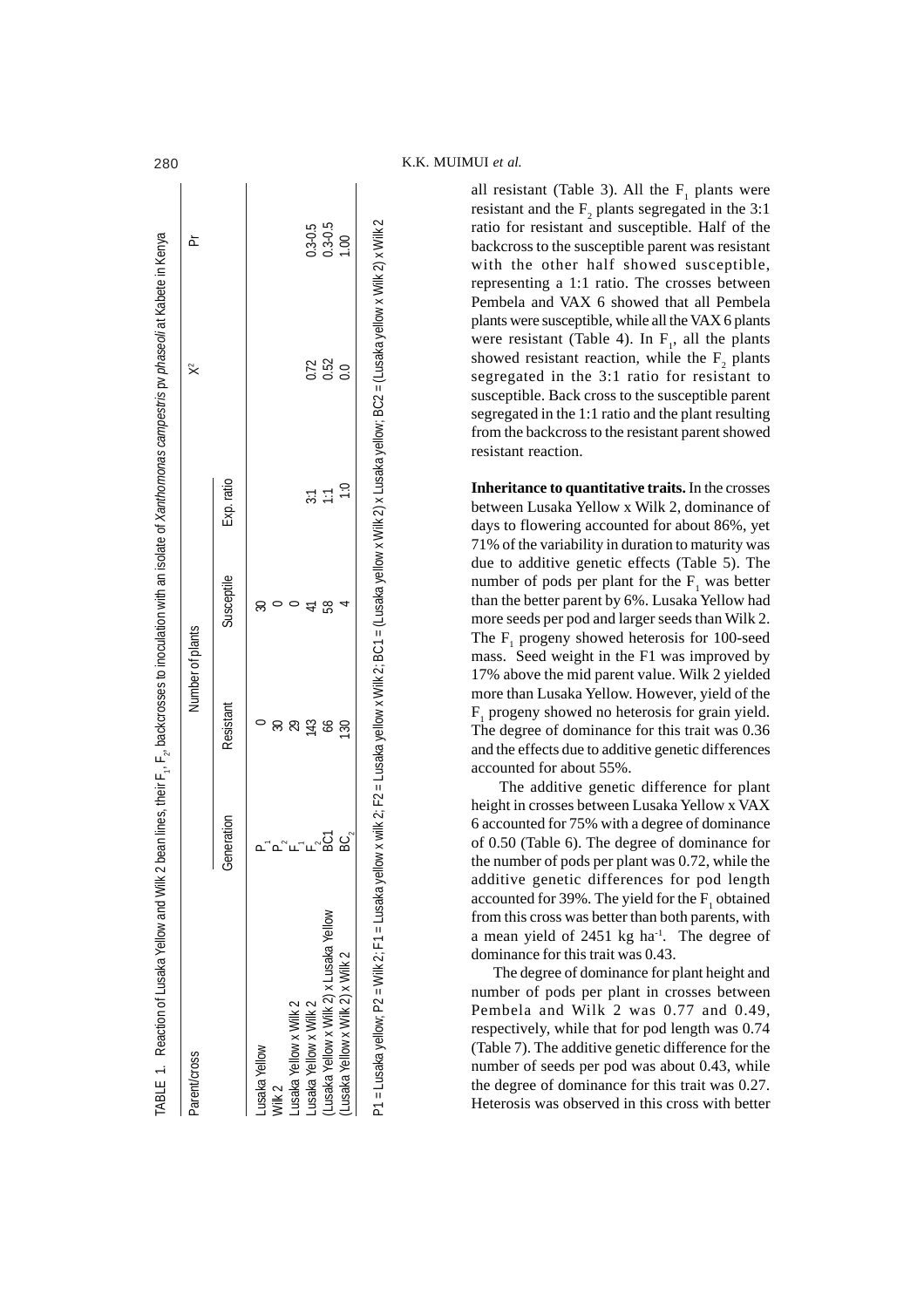|                                        |                           | Resistant        | Susceptile                    | Exp. ratio                      |                                                    |                                                               |
|----------------------------------------|---------------------------|------------------|-------------------------------|---------------------------------|----------------------------------------------------|---------------------------------------------------------------|
|                                        | Generation                |                  |                               |                                 |                                                    |                                                               |
| Lusaka Yellow<br>VAX6                  | <sub>உ</sub><br>சுடாட் மா | $\circ$          | 28                            |                                 |                                                    |                                                               |
| usaka Yellow x VAX 6                   |                           |                  | $\circ$ $\circ$ $\frac{3}{4}$ |                                 |                                                    |                                                               |
| Lusaka Yellow x VAX 6                  |                           |                  |                               |                                 |                                                    |                                                               |
| Lusaka Yellow x VAX 6) x Lusaka Yellow |                           | 2880             | $\overline{7}$                | $\frac{11}{25}$ 7.1             | $1.68$<br>0.48                                     | $0.1 - 0.2$<br>$0.3 - 0.5$                                    |
| Lusaka Yellow x VAX 6) x VAX 6         |                           | 145              | $\circ$                       |                                 | 0.0                                                | 1.00                                                          |
| Parent/cross                           |                           | Number of plants |                               |                                 | $\approx$                                          | č                                                             |
|                                        | ieneration                | Resistant        | Susceptile                    | Exp. ratio                      |                                                    |                                                               |
| Pembela                                |                           | $\circ$          |                               |                                 |                                                    |                                                               |
| Wilk 2                                 | உ<br>உடிய கிக்            |                  | 800480                        |                                 |                                                    |                                                               |
| Pembela x Wilk 2                       |                           | $\frac{8}{2}$    |                               |                                 |                                                    |                                                               |
| Pembela x Wilk 2                       |                           |                  |                               |                                 |                                                    |                                                               |
| (Pembela x Wilk 2) x Pembela           |                           | 145<br>66        |                               | $\frac{11}{22}$ $\frac{11}{22}$ | $\begin{array}{c} 1.94 \\ 0.83 \\ 0.0 \end{array}$ | $\begin{array}{c} 0.1 - 0.2 \\ 0.2 - 0.5 \\ 1.00 \end{array}$ |
| (Pembela x Wilk 2) x Wilk 2            |                           | 22               |                               |                                 |                                                    |                                                               |

Resistance of bacterial blight in yellow bean 281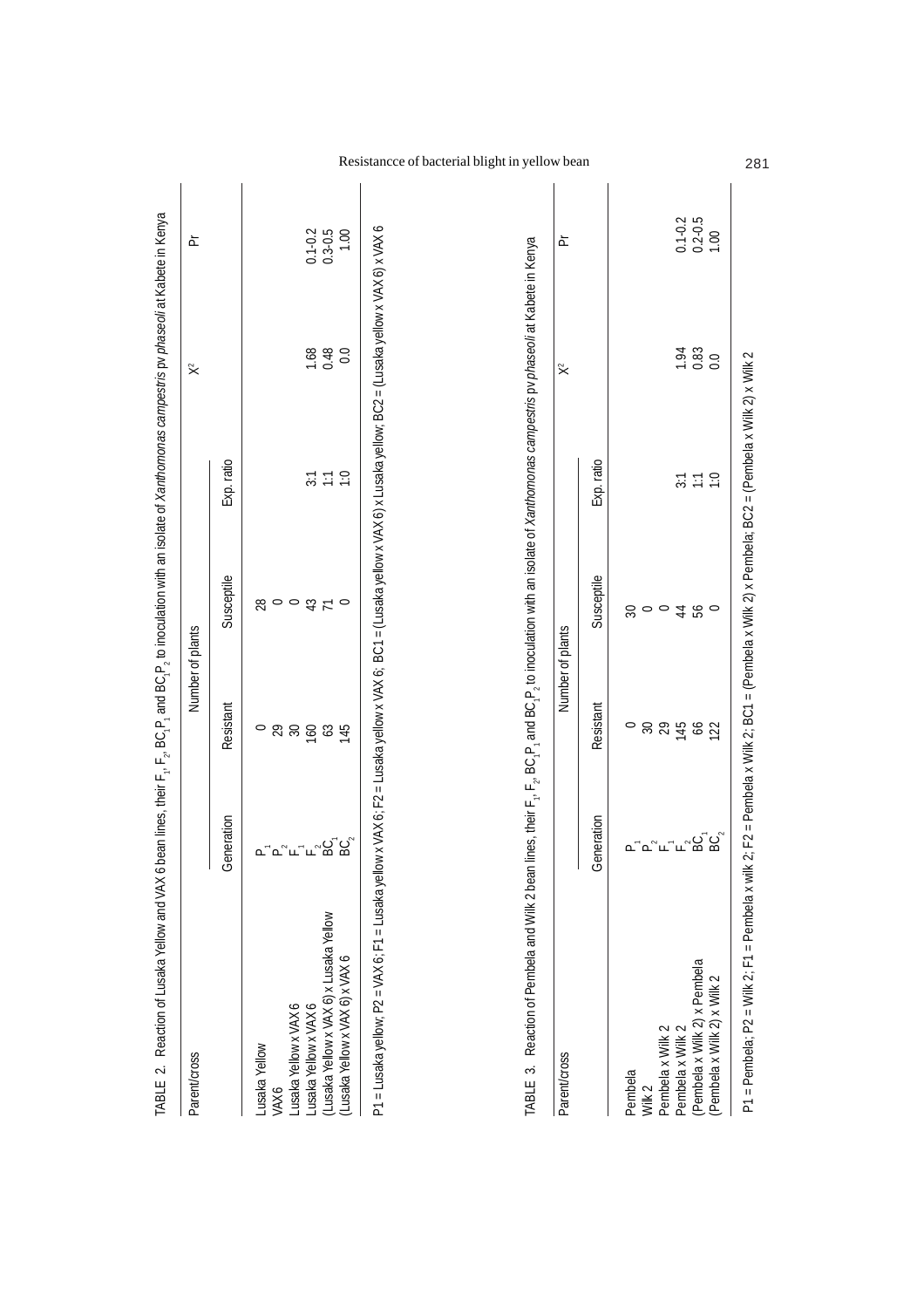|                                                                                                 |                            | Generation          | Resistant               |                             | Susceptile            | Exp. ratio                                    |                                                       |                                                |
|-------------------------------------------------------------------------------------------------|----------------------------|---------------------|-------------------------|-----------------------------|-----------------------|-----------------------------------------------|-------------------------------------------------------|------------------------------------------------|
|                                                                                                 |                            |                     |                         |                             |                       |                                               |                                                       |                                                |
| Pembela                                                                                         |                            |                     |                         |                             |                       |                                               |                                                       |                                                |
| VAX6                                                                                            |                            | உ<br>உடிய மி<br>உ   | $-25.58$                |                             | 2500                  |                                               |                                                       |                                                |
| Pembela x VAX 6                                                                                 |                            |                     |                         |                             |                       |                                               |                                                       |                                                |
| Pembela x VAX 6                                                                                 |                            |                     |                         |                             |                       |                                               |                                                       |                                                |
|                                                                                                 | Pembela x VAX 6) x Pembela |                     |                         |                             | 480                   | $\frac{1}{6}$ : $\frac{1}{6}$ : $\frac{1}{6}$ | 0.82<br>0.82<br>0.0                                   | $0.5 - 0.7$<br>0.3-0.5                         |
| (Pembela x VAX 6) x VAX 6                                                                       |                            |                     | 116                     |                             |                       |                                               |                                                       | 1.00                                           |
| Generation                                                                                      | flowering<br>Days to       | Days to<br>maturity | Plant<br>height<br>(cm) | Pods<br>plant <sup>-1</sup> | Pod<br>length<br>(cm) | Seeds<br>pod <sup>-1</sup>                    | 100 Seed<br>weight<br>$\widehat{\mathbf{e}}$          | (kg ha <sup>-1</sup> )<br>Grain<br>yield       |
|                                                                                                 |                            |                     |                         |                             |                       |                                               |                                                       |                                                |
|                                                                                                 | 43                         |                     |                         |                             |                       | 5                                             |                                                       |                                                |
|                                                                                                 | $\pm$                      |                     |                         |                             |                       |                                               |                                                       |                                                |
| $\Delta^{\!\!\!\!\!\!\sim} \Delta^{\!\!\!\!\!\sim} \Delta^{\!\!\!\!\sim} \Delta^{\!\!\!\!\sim}$ | 43                         |                     |                         |                             |                       |                                               |                                                       |                                                |
|                                                                                                 | 43                         |                     |                         |                             |                       |                                               |                                                       |                                                |
|                                                                                                 | 43                         | 65 26 26 26         | $8875588$               | 238842                      | 121122                | 4 10 10 10 10                                 | <b>888838</b>                                         |                                                |
| டிர்<br>மி<br>மி<br>மி<br>மி                                                                    | 42                         |                     |                         |                             |                       |                                               |                                                       | 2576.5<br>3045.8<br>2649.3<br>2916.0<br>2948.5 |
|                                                                                                 | $\overline{21}$            | $\frac{8}{10}$      |                         |                             |                       | 6.8                                           |                                                       |                                                |
| CV (%)<br>S또                                                                                    | 0.508                      | 0.872               |                         |                             |                       | 0.183                                         |                                                       |                                                |
| LSD(0.05)                                                                                       | 1.503                      | 2.582               | $\frac{16.2}{7.48}$     | 27.9<br>4.40<br>13.02       | 14.1<br>0.969<br>NS   | 0.5413                                        | $\begin{array}{c} 13.7 \\ 2.834 \\ 8.388 \end{array}$ | 19.0<br>304.6<br>NS                            |

282 K.K. MUIMUI *et al.*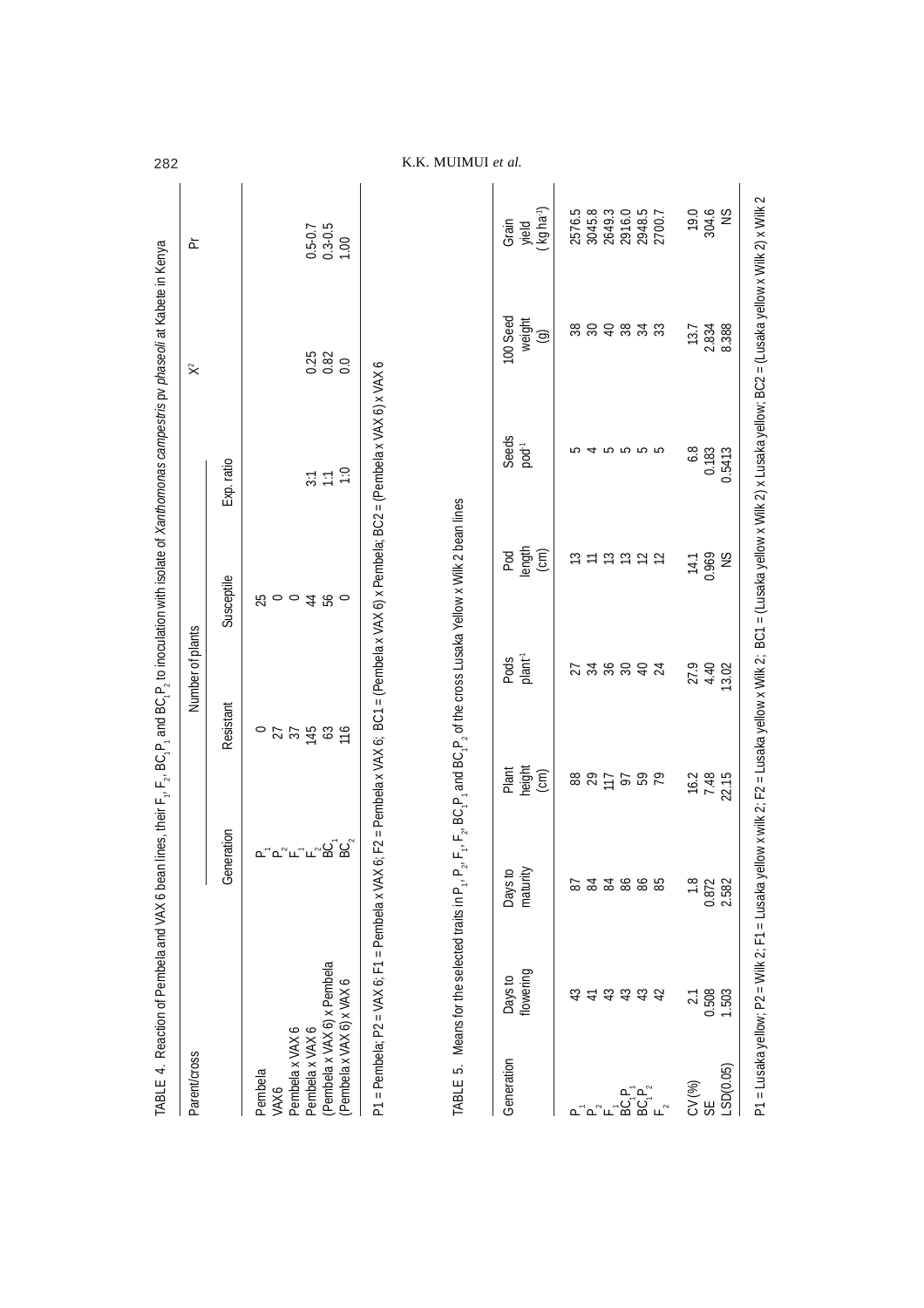kg ha<sup>-1</sup>) o kWW. P2 = VAX 6; F1 = Lusaka yellow x VAX 6; F2 = Lusaka yellow x VAX 6; BC1 = (Lusaka yellow x VAX 6) x Lusaka yellow; BC2 = (Lusaka yellow x VAX 6) x VAX 6 P1 = Lusaka yellow; P2 = VAX 6; F1 = Lusaka yellow x VAX 6; F2 = Lusaka yellow x VAX 6; BC1 = (Lusaka yellow x VAX 6) x Lusaka yellow; BC2 = (Lusaka yellow x VAX 6) x VAX 6 (cm) (cm) (g) (kg ha-1) 697.6 Grain<br>vield 2321<br>2352<br>2451<br>2688 5 22 2352 35 2688 29 2520 9.05) 0.989.00 0.989 3.525 4.7.924 25.91 25.91 25.91 25.91 25.91 25.91 25.91 25.91 25.91 25.91 25.91 25.91 25 14.3 CV (%)  $(2.2)$  2.3.3 41.1 4.3  $(2.3)$  4.3  $(3.3)$ 2520<br>3291 luel'0 DaySea SpeaS SpeaS Days to Days to Days to DaySea Grain DaySea Grains and DaySea Grains of Seeds 100 Se 39 2321 35 2451 32 3291 plant, the maturity height plant-1 length pod-1 weight yield plant-1 weight yield plant-1 weight yield political pod-00 Seed weight 828882 7.024<br>12.7  $\widehat{\sigma}$ Seeds<br>pod<sup>-1</sup>  $\circ$ د د  $\overline{5}$ صا  $\overline{ }$ 0.8539 10.6 Pod<br>ength 1.054  $\widehat{cm}$ P<sub>2</sub> 46 46 47 32 94  $\frac{1}{2}$  $\subseteq$  1 44 91 85 52 10 F<sub>2</sub> 45 95 71 32 10 10 P<sub>1</sub> 44 85 72 18 18 14  $=$   $=$  $6.0$ F<sub>1</sub> 43 93 88 54 54  $2$  45 45 92 77 37 Pods<br>plant<sup>-1</sup> 25.81 18 24 25 25 41.1 Plant<br>reight  $\widehat{C}$ 28.74 23.3 **22588** Days to maturity 3.524  $\frac{2}{5}$  $25$ lowering Days to 0.989  $45$ Generation  $-SD(0.05)$ CV (%) e<br>SC<br>BC<br>BC

TABLE 6. Means for the selected traits in P<sub>1</sub>, P<sub>2</sub>, F<sub>1</sub>, F<sub>2</sub>, BC

 $P_1$  and BC<sub>1</sub>P

 $_1$ P $_2$  of the cross Lusaka Yellow x VAX 6 bean lines

yield for  $F_1$  than the parents. Heterosis of 27% was observed above the mid parent value and 16% above the better parent value. Effects due to additive genetic differences were 58%, while the degree of dominance was 0.44. The degree of dominance for plant height in Pembela x VAX cross was about 0.65 and the number of pods per plant for the F1 hybrid was above the better parent by 78% and above the mid parent value by 95% (Table 8).

The number of pods per plant had a dominance of 0.70, while that for pod length was 0.36, of which 55% was due to additive genetic differences. In the case of the number of seeds per pod, the degree of dominance was 0.61 and an additive genetic difference of 39%. A heterosis of 8% above the mid-parent value was observed with a degree of dominance of 0.56 (Table 9).

### **DISCUSSION**

As expected, all Wilk 2 and VAX 6 plants were resistant to common bacterial blight, while all of Lusaka Yellow and Pembela were susceptible (Tables 1 - 4). In the  $F_1$ , all plants were resistant, while in  $F_2$  they segregated in the 3:1 for resistant to susceptible indicating that resistance was controlled by dominant genes. This is in line with the findings of Singh and Muñoz (1999), which showed that VAX 6 had high levels of resistance to common bacterial blight. The segregation of the  $F_2$  generation for resistance to susceptible to *X. axonopodis* in the crosses Lusaka Yellow x Wilk 2, Lusaka Yellow x VAX 6, Pembela x Wilk 2 and Pembela x VAX 6 did not differ from the expected 3:1 ratio indicating that the resistance to common bacterial blight in Wilk 2 and VAX 6 could be governed by a single dominant gene.

The dominant nature of inheritance in the donor lines used in this study could make transferring common bacterial blight resistance from the cultivars Wilk 2 and VAX 6 relatively easy. The  $BC_1P_1$  segregated in the ratio of 1:1 and all the  $BC_1P_2$  progenies were resistant (Tables 1 -4). This is an indication of a possible dominant single gene for resistance to *X. axonopodis* in Wilk 2 and VAX 6. This is in line with the results of Singh and Muñoz (1999), which showed that Wilk 2 and VAX 6 have high levels of resistance to common bacterial blight. Furthermore, Fourie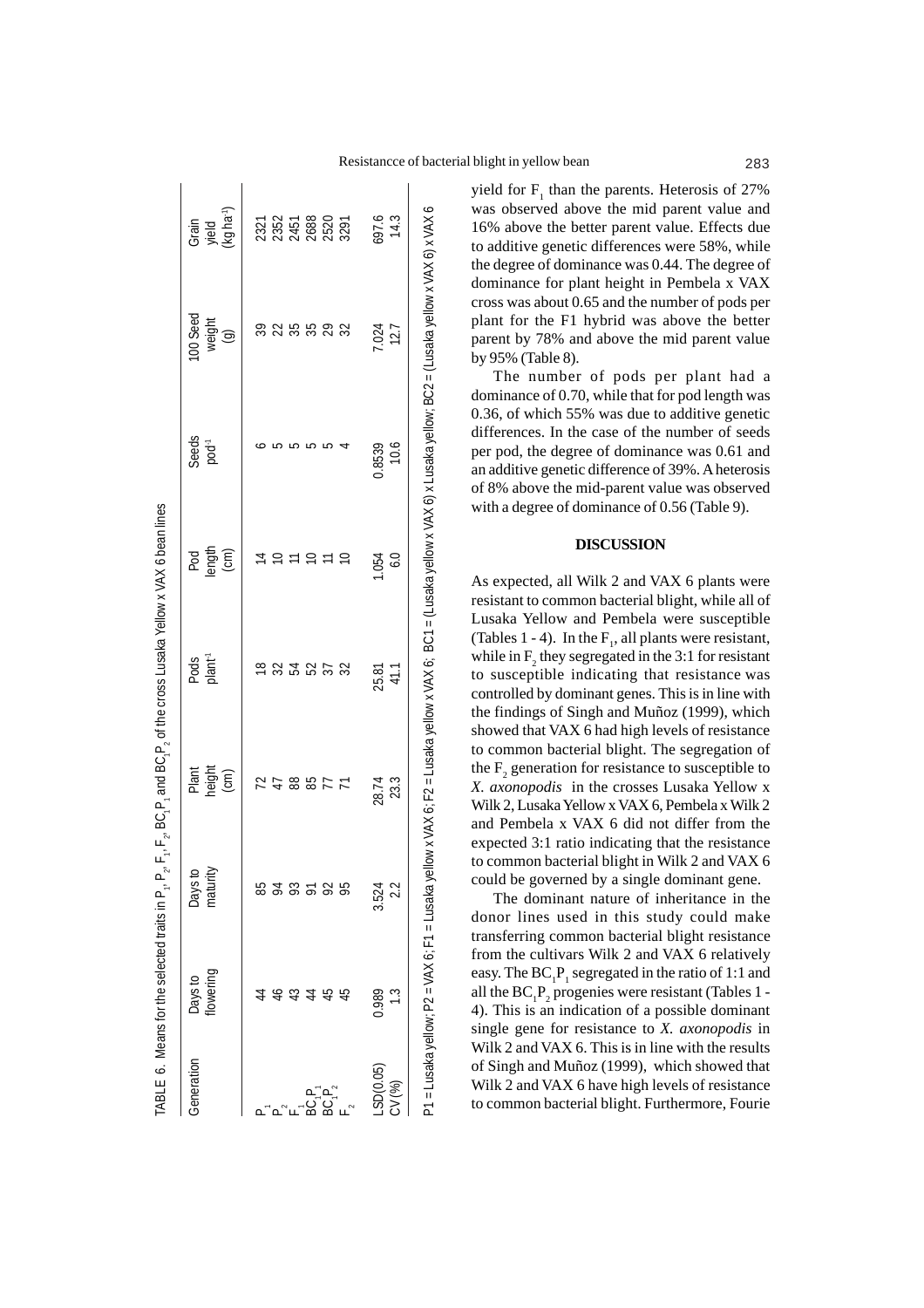|                                                                                                                                                                                                                                |                                  |                        | TABLE 7. Means for the selected traits in P <sub>1</sub> , P <sub>2</sub> , F <sub>1</sub> , F <sub>2</sub> , BC <sub>1</sub> P <sub>1</sub> and BC <sub>1</sub> P <sub>2</sub> of the cross Pembela x Wilk 2 bean lines                           |                             |                               |                            |                                      |                                          | 284                |
|--------------------------------------------------------------------------------------------------------------------------------------------------------------------------------------------------------------------------------|----------------------------------|------------------------|----------------------------------------------------------------------------------------------------------------------------------------------------------------------------------------------------------------------------------------------------|-----------------------------|-------------------------------|----------------------------|--------------------------------------|------------------------------------------|--------------------|
| Generation                                                                                                                                                                                                                     | Days to<br>flowering             | maturity<br>Days to    | Plant<br>height<br>(cm)                                                                                                                                                                                                                            | Pods<br>plant <sup>-1</sup> | Pod<br>length<br>(cm)         | Seeds<br>$pod-1$           | 100 Seed<br>weight<br>$\circledcirc$ | yield<br>(kg ha <sup>-1</sup> )<br>Grain |                    |
| $\Delta^{\top} \Delta^{\sim} \Box$                                                                                                                                                                                             | 42<br>42                         | ಹ                      |                                                                                                                                                                                                                                                    | 33<br>$\mathfrak{Z}$        | $\Xi \equiv \Xi$              | ഥ                          | $\overline{0}$                       | 2212                                     |                    |
| $\begin{array}{l} \mathsf{BC}_1 \mathsf{P}_2 \\ \mathsf{BC}_2 \mathsf{P}_2 \\ \mathsf{B} \mathsf{C}_1 \mathsf{P}_2 \end{array}$                                                                                                | 43<br>42<br>43<br>$\overline{4}$ | 22.3888                | <b>F 27 F 5 F</b>                                                                                                                                                                                                                                  | 43<br>$30\,$<br>45<br>27    | $\cong$ $\Xi$<br>$\equiv$     | ᡗ<br>⇆<br>↽                | 289<br>35<br>$\overline{31}$         | 2659<br>3081<br>3059<br>2605<br>2917     |                    |
| LSD(0.05)<br>CV (%)                                                                                                                                                                                                            | 1.675<br>2.3                     | $\frac{8}{1}$<br>2.638 | 19.06<br>17.2                                                                                                                                                                                                                                      | 15.86<br>31.1               | 2.085<br>5.2                  | 11.8<br>0.857              | 15.8<br>9.70                         | 646.2<br>13.5                            |                    |
| Generation                                                                                                                                                                                                                     | flowering<br>Days to             | maturity<br>Days to    | TABLE 8. Means for the selected traits in P <sub>1</sub> , P <sub>2</sub> , F <sub>1</sub> , F <sub>2</sub> , BC <sub>1</sub> P <sub>1</sub> and BC <sub>1</sub> P <sub>2</sub> of the cross Pembela x VAX 6 bean lines<br>Plant<br>height<br>(cm) | plant <sup>-1</sup><br>Pods | Pod                           | Seeds<br>pod <sup>-1</sup> | 100 Seed<br>weight                   | Grain<br>yield                           | K.K. MUIMUI et al. |
|                                                                                                                                                                                                                                |                                  |                        |                                                                                                                                                                                                                                                    |                             | $length$<br>$(cm)$            |                            | $\widehat{\mathbf{e}}$               | (kg ha <sup>-1</sup> )                   |                    |
| உிட்                                                                                                                                                                                                                           | 42<br>$\overline{4}$             | 84<br>87               | $63$<br>$\overline{4}$                                                                                                                                                                                                                             | $28$<br>23                  | $\approx 5$<br>$\overline{C}$ | ∘                          | 38                                   | 2546                                     |                    |
|                                                                                                                                                                                                                                | $\overline{4}$<br>43             | 87<br>87               | 69                                                                                                                                                                                                                                                 | 50                          | $\approx$                     | ഥ<br>$\overline{ }$        | <b>225528</b>                        | 2555<br>2748<br>2906<br>2790             |                    |
| $\begin{array}{l} \underline{\mathsf{P}}_1^{\mathsf{T}}\underline{\mathsf{P}}_1^{\mathsf{T}}\\ \underline{\mathsf{B}}\underline{\mathsf{C}}_1^{\mathsf{T}}\underline{\mathsf{P}}_2^{\mathsf{T}} \end{array}$<br>$\mathbb{L}^2$ | 45<br>$\overline{4}$             | 86<br>86               | <b>882</b>                                                                                                                                                                                                                                         | $37$<br>$28$                | $\approx$<br>$\circ$          | ഥ<br>⇉                     |                                      |                                          |                    |
| LSD(0.05)<br>CV (%)                                                                                                                                                                                                            | 1.3<br>1.021                     | 2.149<br>$\frac{5}{1}$ | 15.93<br>15.4                                                                                                                                                                                                                                      | 13.35<br>26.2               | S<br>6.4                      | 8.4<br>0.627               | 13.3<br>6.607                        | 579.5<br>12.2                            |                    |
|                                                                                                                                                                                                                                |                                  |                        | P1 = Pembela; P2 = VAX 6; F1 = Pembela x VAX 6; F2 = Pembela x VAX 6; BC1 = (Pembela x VAX 6) x Pembela; BC2 = (Pembela x VAX 6) x VAX 6) x VAX                                                                                                    |                             |                               |                            |                                      |                                          |                    |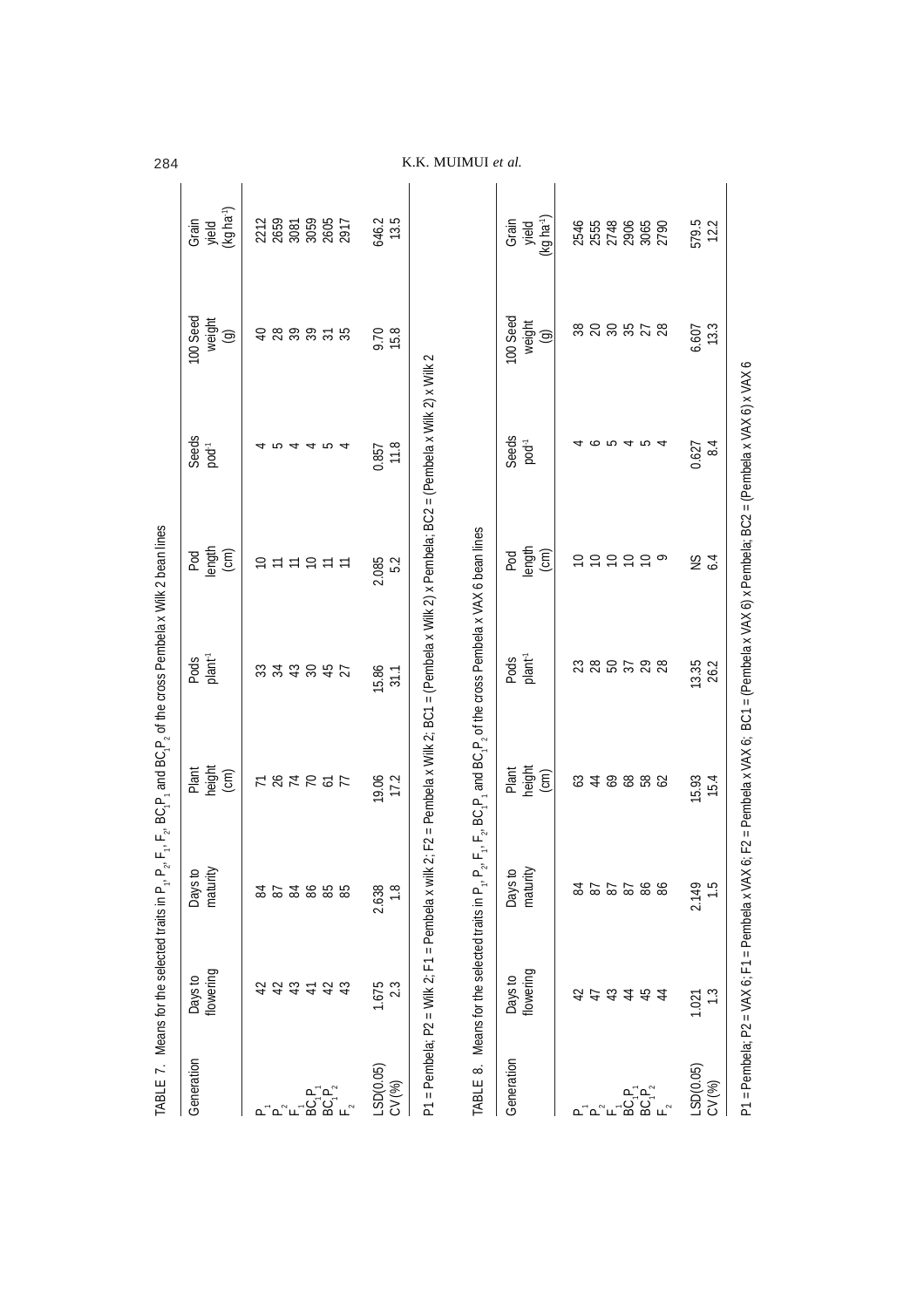Grain<br>yield<br>kg ha<sup>-1</sup>) (cm) (cm) (g) (kg ha-1) ule.UD PodSOOL SpeedS Days Days Days Days Seed Grains Dusked Dusked Grains Sacco plant, the flower pod-1 length plant-1 length pod-1 wielde pod-1 wielde pod-1 wielde pod-1 weight yielde pod-1 weight yielde pod-1 wielde pod-1 wielde pod-1 weight yn de deutste pod-1 weight yn deutste pod-1 weight yn deut 52882 Lsk x Wilk 2 56 71 62 40 23 13 52 55 Lsk x VAX 6 72 52 75 54 39 72 78 73 Pem x Wilk 2 86 54 58 14 15 43 42 58 Pem x VAX 6 73 39 46 59 59 59 59 59 59 59 59 39 39 39 39 51 81 00 Seed weight  $\widehat{\sigma}$  $78845$ Seeds<br>pod<sup>-1</sup> 5238 Pod<br>angin<br>(cm)  $3855$ Pods<br>plant<sup>-1</sup>  $9772$ Plant<br>reight<br>(cm) 3588 Days to<br>maturity 5 2 3 4<br>5 .sk = Lusaka Yellow, Pem = Pembela Lsk = Lusaka Yellow, Pem = Pembela Days to<br>Towering 5287 Pem x Wilk 2 o XAV x mac .Sk x VAX 6 sk x Wilk 2 Cross

TABLE 9. Heritability (h2) (%) for different traits in yellow bean crosses at Kabete in Kenya

rABLE 9. Heritability (h<sup>2</sup>) (%) for different traits in yellow bean crosses at Kabete in Kenya

(2002) reported high levels of resistance in Wilk 2 and VAX 6 when they were used in a bean breeding programme in South Africa. Therefore, Wilk 2 and VAX 6 would be valuable sources of of resistance to common bacterial blight and the resistance genes can be incorporated to susceptible varieties by backcrossing to the resistant lines.

The nature of inheritance greatly depends on the genotype used as the susceptible parent among other factors (Pastor–Corrales *et al*., 1998). In addition, Silva *et al.* (1989) reported that inheritance of resistance to common bacterial blight in trifoliate leaf and plant canopy was controlled by a single major gene. However, Musana *et al*. (1993), who worked on 10 crosses between resistant and susceptible bean genotypes, found that resistance to common blight was controlled by two or more genes. Therefore, resistance to common bacterial blight is different depending on the source of resistance and may be determined by both major and minor genes (McClory, 1985) .

There are several other reports of resistance transferred from *P. acutifolius* to *P. vulgaris* (Thomas and Waines, 1984; Park *et al*., 1998; Yu *et al*., 1998). Resistance in *P. acutifolius* is controlled by one or two dominant genes and is related to the hypersensitive response (Zapata, 1998; Urrea *et al*., 1999). In addition, crosses between *P. coccineus* and *P. vulgaris* also showed resistance to *X. axonopodis* p.v*.phaseoli* (Zapata *et al*., 1985; Yu *et al*., 1998). A number of *P. vulgaris* lines with varying levels of resistance to *X. axonopodis p.v. phaseoli* have been registered (Miklas *et al*., 1999). Partial resistance to *X. axonopodis* in *P. vulgaris* has been linked to delayed flowering under long photoperiods (Goodwin *et al*., 1995). There are also several other reports of resistance transferred from *P. acutifolius* to *P. vulgaris* (Thomas and Waines, 1984; Park *et al*., 1998; Yu *et al*., 1998).

In this study, duration to maturity was controlled by additive genes (Tables 5 - 7). Lusaka Yellow had a higher number of seeds per pod and larger seeds than Wilk 2, and the  $F_1$  progeny showed heterosis for 100-seed mass (Table 7). The  $F_2$  progenies had a wider range of seed sizes and the 100-seed mass varied from 16 to 50 g.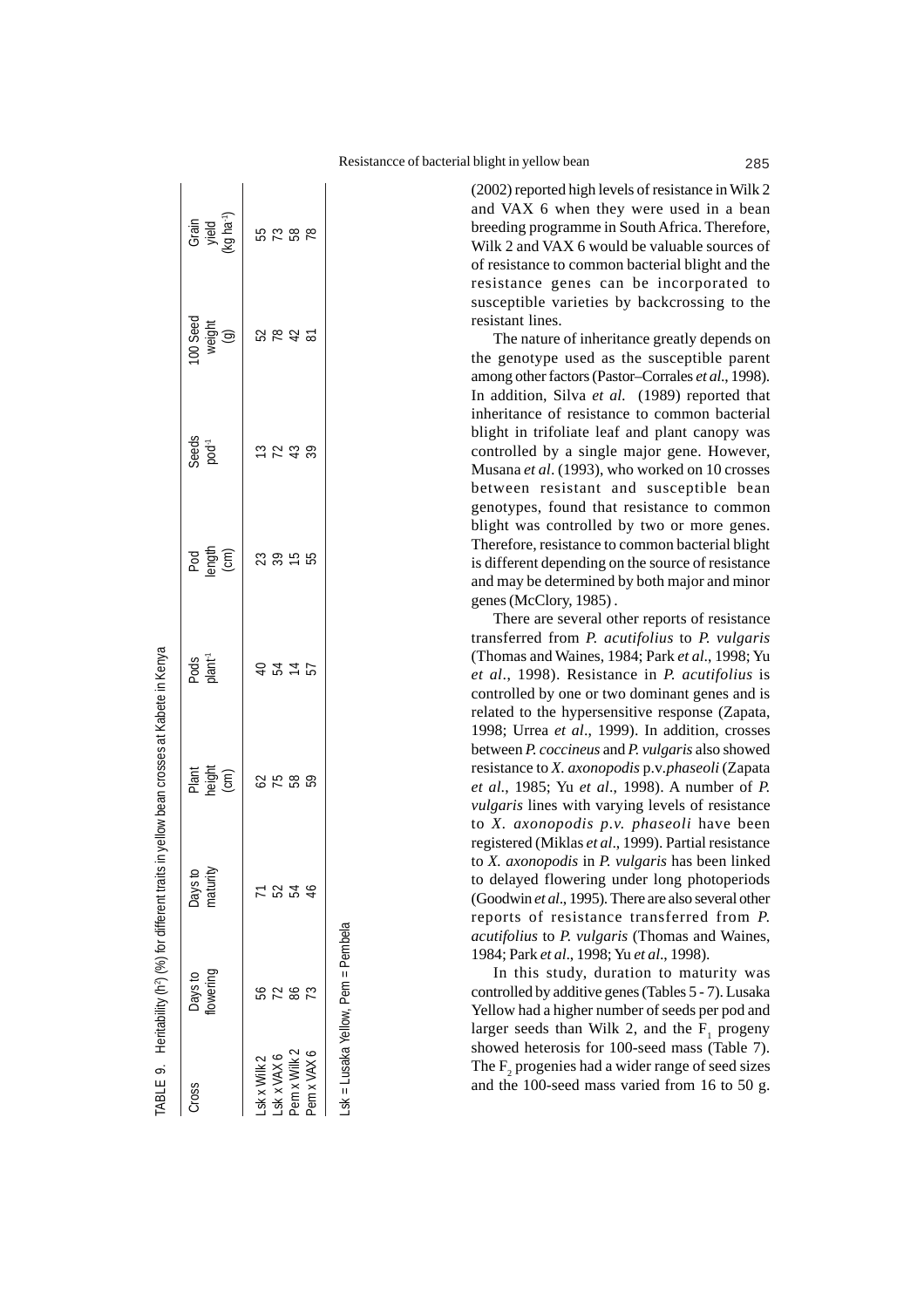This could be attributed to segregation of genes controlling seed size (Upadhyaya *et al*., 2006).

Genetic analyses showed that seed size was largely controlled by additive genes (Table 8). More than 52% of the variability was due to additive gene action. This is in agreement with Cho *et al*. (2002) who identified quantitative trait loci (QTL) that accounted for 52% of total phenotypic variation for seed size in chickpea. The existence of significant positive heterosis in yield and yield components in the crosses indicates that gene combinations exist, which can result in enhanced yield performance. The gene for indeterminate was dominant to the determinate as most of the crosses that were made between the two types resulted in progenies way above the mid parent value. High heritability values are important, as they indicate that the selection of parents bearing particular measurements will produce progenies of the same phenotype. From this study, it possible to improve local bean landraces such as Pembela and Lusaka Yellow.

## **ACKNOWLEDGEMENT**

This research was supported by the Pan-Africa Bean Research Alliance (PABRA) and the University of Nairobi through Grant No.751/2001.

#### **REFERENCES**

- Allen, D.J., Ampofo, J.K.O. and Wortmann, C.S. 1996. Pests, disease and nutritional disorders of the common bean in Africa: A field guide. Cali, Colombia: International centre for Tropical Agriculture; Wageningen, The Netherlands: Technical Centre for Agricultural and Rural Co-operation. 37pp.
- Centro Internacional de Agricultura Tropical (CIAT) 1996. Annual Report. Bean Program. Working Document No. 176. 1998. Cali Colombia. pp. 7-20.
- Cho, S., Kumar, J., Shultz, J.L., Anupama, K., Tefera, F. and Muehlbauer, F.J. 2002. Mapping genes for double podding and other morphological traits in chickpea. *Euphytica* 128:285-292.
- Fourie, D. 2002. Bacterial diseases of dry beans in South Africa with special reference to common bacterial blight and its control. Ph.

D. dissertation, University of Pretoria, South Africa.

- Garcia-Espinosa, R. 1997. Breeding for horizontal resistance in bean: an example from Mexico. Biotechnology and Development Monitor 33:5.
- Goodwin, P.H., Sopher, C.R. and Michaels, T.E. 1995. Multiplication of *Xanthomonas campestris* pv. *phaseoli* and intercellular enzyme activities in resistant and susceptible beans. *Journal of Phytopathology* 143(1):11- 15.
- McClory, J.B. 1985. Breeding for dry beans (*Phaseolus vulgaris* L.) for common bacterial blight resistance derived from *P. acutifolius* A. Gray, Ph.D. dissertation, Cornell University, N. York, USA.
- Miklas, P.N., Zapata, M., Beaver, J.S. and Grafton, K.F. 1999. Registration of four dry bean germplasms resistant to common bacterial blight: ICB-3, ICB-6, ICB-8, and ICB-10. *Crop Science* 39:594.
- Muimui, K.K. 2007. Inheritance and selection for resistance to angular leaf spot (*Phaeisariopsis griseola*) and common bacterial blight (*Xanthomonas campestris pv phaseoli*) in yellow beans. MSc. Thesis, University of Nairobi, Kenya
- Mulila-Mitti, J.M., Kannaiyan, J. and Sithanatham, S. 1989. Bean Research in Zambia. In: Proceedings of a workshop on Bean Varietal Improvement in Africa, Maseru, Lesotho, 30 January-2 February, 1989. CIAT African Workshop Series No. 4.
- Musana, M.S., Mwandemele, O.D., Grindley, H.E. and Kapuya, J.A. 1993. The number of genes controlling resistance in beans to common blight. *African Crop Science Journal* 1(2):95- 98.
- Pachico, D. 1993. The demand for bean technology. pp. 60-73. In: Henry, G. (Ed.). Trends in CIAT Commodities 1993, CIAT, Cali, Colombia.
- Pastor- Corrales, M.A., Jara, C. and Singh, S.P. 1998. Pathogenic variation in sources of in and breeding for resistance to *Phaeoisariopsis griseola* causing angular leaf spot in common bean. *Euphytica* 103:161-171.
- Silva, L.O., Singh, S.P. and Pastor-Corrales, M.A. 1989. Inheritance of resistance to bacterial